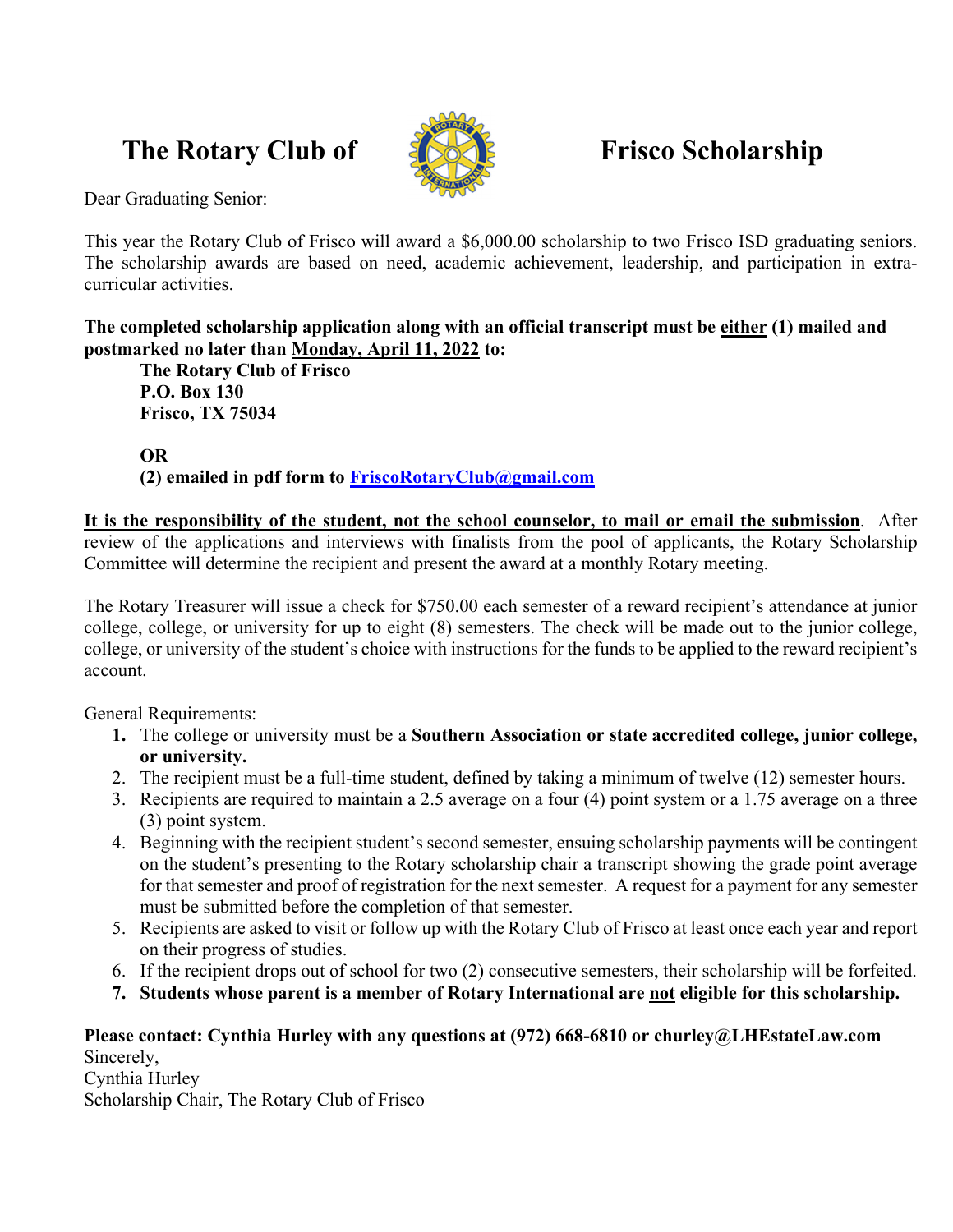# **FRISCO ROTARY CLUB SCHOLARSHIP**

This year, the Frisco Rotary Club will award a \$6,000 scholarship to two Frisco Independent School District graduating seniors. The scholarships are based on need, academic achievement, leadership and participation in extracurricular activities.

# **Application**

Applications are available from the high school counselor. Each applicant must complete the application and return the form to the counselor at the applicant's school for a signature as to the student's test scores. The completed application which has been signed by the applicant's counselor is to be mailed by the student to the Frisco Rotary Club at P.O. Box 130, Frisco, Texas 75034 or emailed in pdf form to FriscoRotaryClub@gmail.com. Applications must be received before the stated deadline or postmarked on or before the deadline date. Applications will be reviewed by the Rotary Scholarship Committee (the "Committee") and finalists will be selected for interviews by the Committee.

# **Awarding of Scholarship**

After the review of the applications and interviews with the finalists, the Committee will determine the recipients of the scholarship. The award of the scholarship will be announced to the selected recipients.

# **Payment of Scholarship**

The Treasurer of Rotary will issue a check for \$750 each semester for up to eight (8) semesters. The check will be made out jointly to the recipient and the college or university of the student's choice.

#### **General Requirements**

- The college or university must be a Southern Association or state accredited college, junior college or university.
- The recipient must be a full-time student, defined as taking a minimum of twelve (12) semester hours.
- Recipients are required to maintain a 2.5 grade point average on a 4 point system or a 1.75 grade point average on a 3 point system.
- Beginning with the student's second semester, ensuing scholarship payments will be contingent on the student's presenting to the Rotary Scholarship Chair a transcript showing the grade point average for that semester.
- Recipients are asked to visit the Rotary Club at least once each year and report on their program of studies.
- Students of the Frisco Rotary Club members are not eligible for this scholarship.
- If the scholarship recipient drops out of school for two (2) consecutive semesters, the scholarship will forever be voided.

# **Rotary Scholarship Committee**

The Rotary Scholarship Committee shall be composed of five persons:

- 1. Most recent two past presidents with the member who first served as president to be the chairperson.
- 2. President
- 3. President-Elect
- 4. Director of Community Services
- 5. Corporate member/members

In the event any scholarship committee member cannot or will not serve, it shall be the Board of Directors' responsibility to appoint a person/persons to fill the vacancy/vacancies.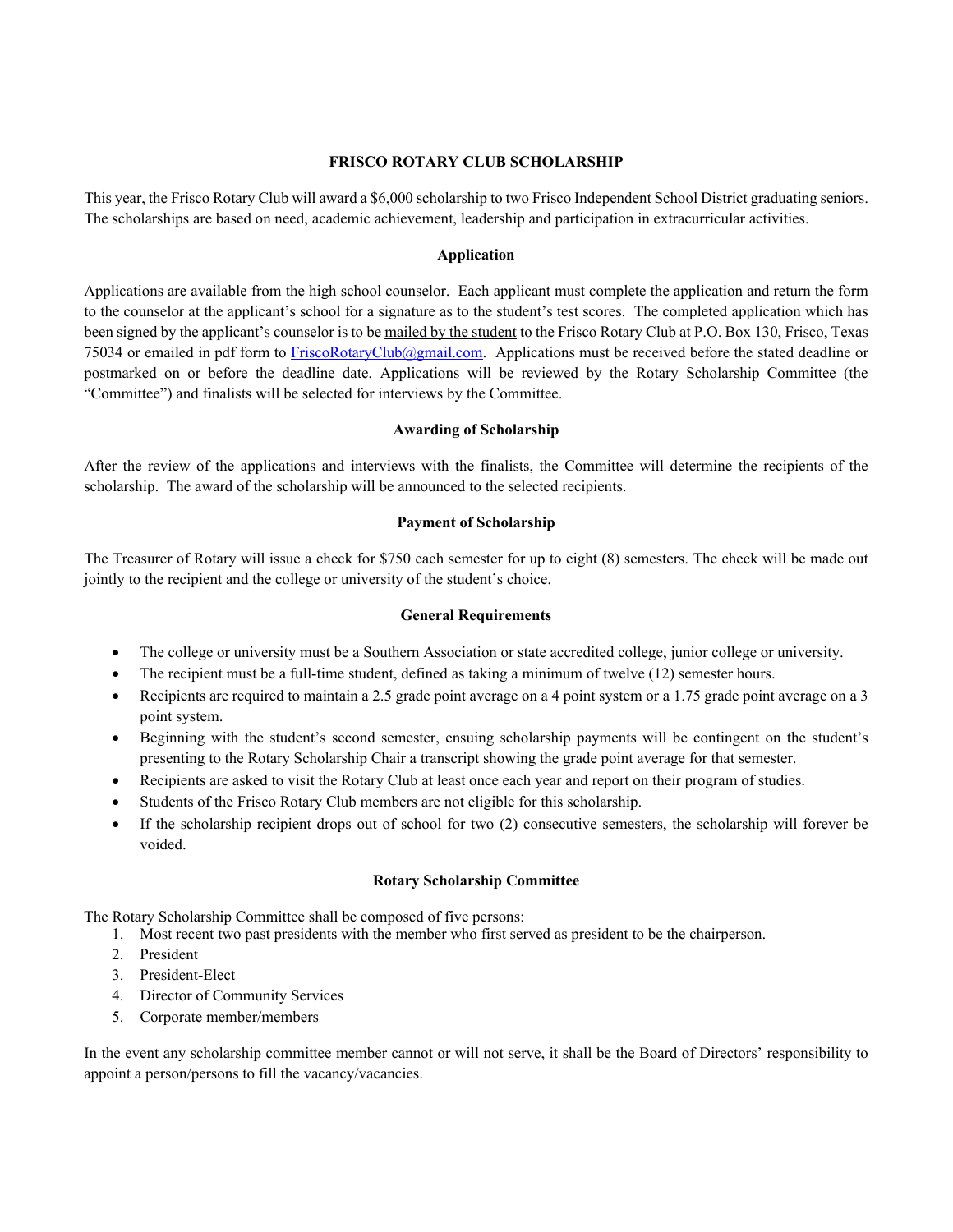# **FRISCO ROTARY SCHOLARSHIP APPLICATION**

Г

# **Student Profile:**

| Name:                                                                                                                                                                                                                         |      |                                                                                                                                                                                                                                                                                                                                                                                                                                                                                                     |     |              |
|-------------------------------------------------------------------------------------------------------------------------------------------------------------------------------------------------------------------------------|------|-----------------------------------------------------------------------------------------------------------------------------------------------------------------------------------------------------------------------------------------------------------------------------------------------------------------------------------------------------------------------------------------------------------------------------------------------------------------------------------------------------|-----|--------------|
| First<br>Last                                                                                                                                                                                                                 |      | Middle                                                                                                                                                                                                                                                                                                                                                                                                                                                                                              |     |              |
|                                                                                                                                                                                                                               |      |                                                                                                                                                                                                                                                                                                                                                                                                                                                                                                     |     | <b>PHOTO</b> |
|                                                                                                                                                                                                                               |      |                                                                                                                                                                                                                                                                                                                                                                                                                                                                                                     |     | (Optional)   |
| Date of Birth: 2000 and 2000 and 2000 and 2000 and 2000 and 2000 and 2000 and 2000 and 2000 and 2000 and 2000 and 2000 and 2000 and 2000 and 2000 and 2000 and 2000 and 2000 and 2000 and 2000 and 2000 and 2000 and 2000 and |      |                                                                                                                                                                                                                                                                                                                                                                                                                                                                                                     |     |              |
| <b>Parent/Guardian:</b>                                                                                                                                                                                                       |      |                                                                                                                                                                                                                                                                                                                                                                                                                                                                                                     |     |              |
| Name: <u>Name:</u> Relationship: Relationship:                                                                                                                                                                                |      |                                                                                                                                                                                                                                                                                                                                                                                                                                                                                                     |     |              |
| Address:                                                                                                                                                                                                                      |      |                                                                                                                                                                                                                                                                                                                                                                                                                                                                                                     |     |              |
| Street or P.O. Box                                                                                                                                                                                                            | City | State                                                                                                                                                                                                                                                                                                                                                                                                                                                                                               | Zip |              |
| Phone: Email: Email: Email:                                                                                                                                                                                                   |      |                                                                                                                                                                                                                                                                                                                                                                                                                                                                                                     |     |              |
| <b>College Preferences:</b>                                                                                                                                                                                                   |      |                                                                                                                                                                                                                                                                                                                                                                                                                                                                                                     |     |              |
|                                                                                                                                                                                                                               |      |                                                                                                                                                                                                                                                                                                                                                                                                                                                                                                     |     |              |
| 3.                                                                                                                                                                                                                            |      | $\begin{array}{c} \n4. \quad \textcolor{blue}{\textbf{12.12}} \quad \textcolor{blue}{\textbf{13.13}} \quad \textcolor{blue}{\textbf{14.13}} \quad \textcolor{blue}{\textbf{15.13}} \quad \textcolor{blue}{\textbf{16.13}} \quad \textcolor{blue}{\textbf{17.13}} \quad \textcolor{blue}{\textbf{18.13}} \quad \textcolor{blue}{\textbf{19.13}} \quad \textcolor{blue}{\textbf{19.13}} \quad \textcolor{blue}{\textbf{19.13}} \quad \textcolor{blue}{\textbf{19.13}} \quad \textcolor{blue}{\textbf$ |     |              |
|                                                                                                                                                                                                                               |      |                                                                                                                                                                                                                                                                                                                                                                                                                                                                                                     |     |              |
| Academic Profile (please attach transcript)                                                                                                                                                                                   |      |                                                                                                                                                                                                                                                                                                                                                                                                                                                                                                     |     |              |
| Expected High School Graduation Date: Manual Manual Manual Manual Manual Manual Manual Manual Manual Manual Ma                                                                                                                |      |                                                                                                                                                                                                                                                                                                                                                                                                                                                                                                     |     |              |

# **INFORMATION BELOW TO BE COMPLETED BY SCHOOL COUNSELOR**

**Class Size:\_\_\_\_\_\_\_\_\_\_\_\_\_\_\_\_ GPA:\_\_\_\_\_\_\_\_\_\_\_** 

(If exact data is not available, please use the closest approximation)

# **TEST SCORES** (Do not use percentile ranks)

| <b>Test</b> | Verbal | Math | <b>Total</b> | <b>Test Date</b> |
|-------------|--------|------|--------------|------------------|
| <b>PSAT</b> |        |      |              |                  |
|             |        |      |              |                  |
| SAT<br>SAT  |        |      |              |                  |
| <b>ACT</b>  |        |      |              |                  |

**Counselor Signature** 

 $\mathcal{L}=\{1,2,3,4,5\}$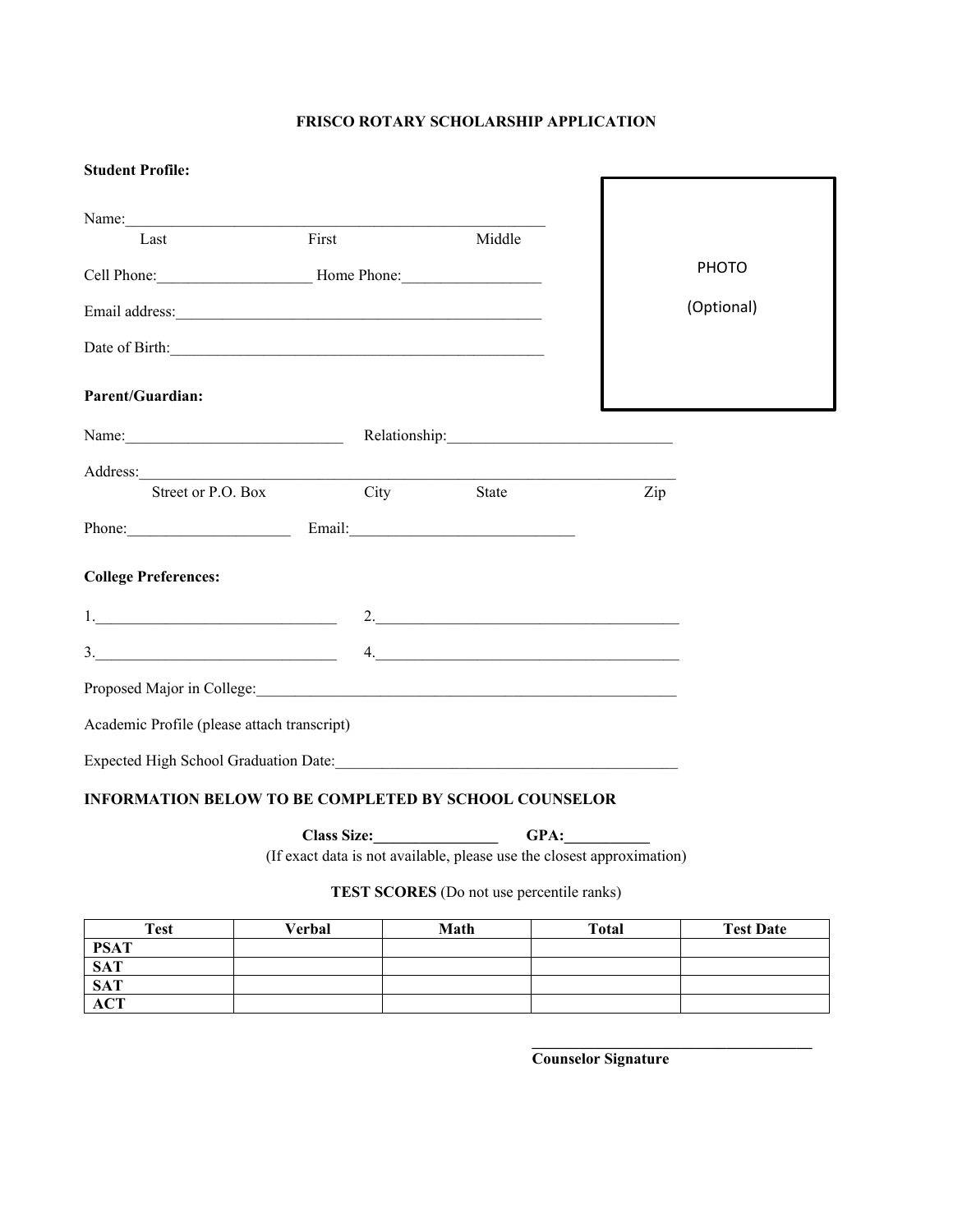Beginning with student's freshman year in high school, please list all notable extracurricular activities and honors as well as the student's work experience during the year. You may also attach a supplement discussing extracurricular activities, the student's academic ability and potential, and any other relevant scholastic and personal factors. This information will be reviewed carefully by the Scholarship Committee and could be the deciding factor when academic records are competitive.

#### **ACADEMIC ACHIEVEMENTS AND AWARDS**

(Scholastic Competitions, Academic Societies, etc.)

| Activity | Year | Activity | Year |
|----------|------|----------|------|
|          |      |          |      |
|          |      |          |      |
|          |      |          |      |

# **NON-ACADEMIC ACHIEVEMENTS AND AWARDS**

(Community Service, Church, Sports, Club Memberships, etc.)

| Activity | Year | Activity | Year |
|----------|------|----------|------|
|          |      |          |      |
|          |      |          |      |

# **LEADERSHIP POSITIONS**

(Elected Positions, Committee Chairperson, etc.)

| Organization and Position |    | Year                            | Organization and Position |                | Year |
|---------------------------|----|---------------------------------|---------------------------|----------------|------|
|                           |    |                                 |                           |                |      |
|                           |    |                                 |                           |                |      |
|                           |    | <b>EMPLOYMENT RECORD</b>        |                           |                |      |
|                           |    | (Employment During School Year) |                           |                |      |
| Dates Employed            |    |                                 |                           |                |      |
| From                      | To | Employer                        |                           | Hours Per Week |      |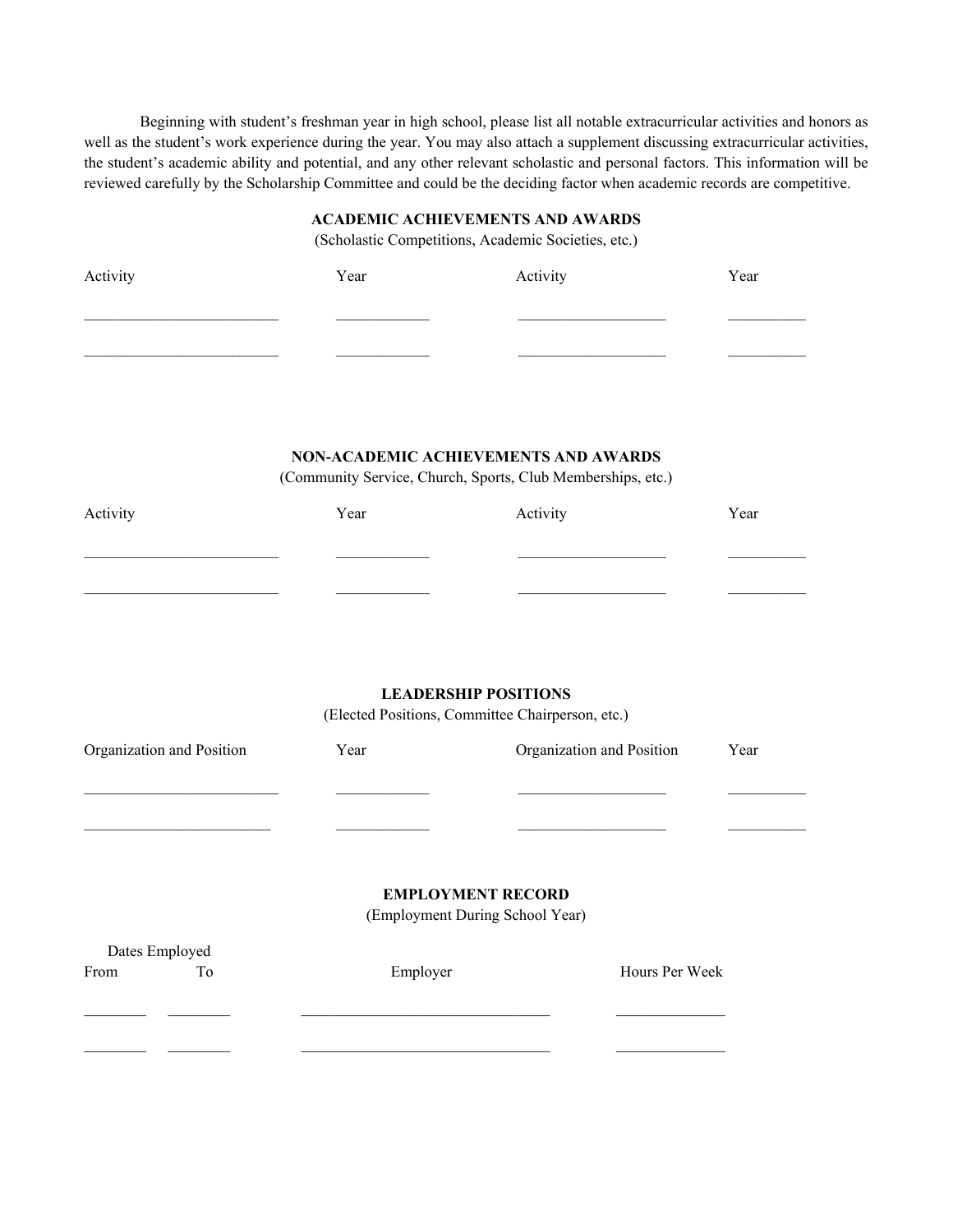# **FAMILY INFORMATION**

| List the names of all siblings beginning with the youngest.                                |     |       |                                                                                                                |  |
|--------------------------------------------------------------------------------------------|-----|-------|----------------------------------------------------------------------------------------------------------------|--|
| Name                                                                                       | Age | Grade | School Attending                                                                                               |  |
|                                                                                            |     |       |                                                                                                                |  |
|                                                                                            |     |       |                                                                                                                |  |
|                                                                                            |     |       |                                                                                                                |  |
|                                                                                            |     |       | If siblings are attending college, are they receiving a scholarship or financial aid? If yes, give amount:     |  |
| Note: Financial aid includes work study                                                    |     |       |                                                                                                                |  |
| <b>Family Income</b>                                                                       |     |       |                                                                                                                |  |
| of IRS 1040EZ.                                                                             |     |       | Adjusted gross family income for previous year as reported on line of IRS form 1040, line of IRS 1040A or line |  |
| Actual Adjusted Income                                                                     |     |       | Estimated Adjusted Income for next year                                                                        |  |
|                                                                                            |     |       | *Attach copy of latest tax return (front page only of 1040 form) but PLEASE REDACT SOCIAL SECURITY NUMBERS.    |  |
| Have you been approved for any other financial aid or scholarship? If yes, in what amount? |     |       |                                                                                                                |  |
| income?                                                                                    |     |       | During the tax year, did you have access to \$4,500 or more from any source including savings or earned        |  |
|                                                                                            |     |       |                                                                                                                |  |

*All financial information is kept confidential. This information will be shared only with Rotary Scholarship Committee members.* 

 $\frac{1}{2}$  ,  $\frac{1}{2}$  ,  $\frac{1}{2}$  ,  $\frac{1}{2}$  ,  $\frac{1}{2}$  ,  $\frac{1}{2}$  ,  $\frac{1}{2}$  ,  $\frac{1}{2}$  ,  $\frac{1}{2}$  ,  $\frac{1}{2}$  ,  $\frac{1}{2}$  ,  $\frac{1}{2}$  ,  $\frac{1}{2}$  ,  $\frac{1}{2}$  ,  $\frac{1}{2}$  ,  $\frac{1}{2}$  ,  $\frac{1}{2}$  ,  $\frac{1}{2}$  ,  $\frac{1$ 

 **Signature of Applicant**